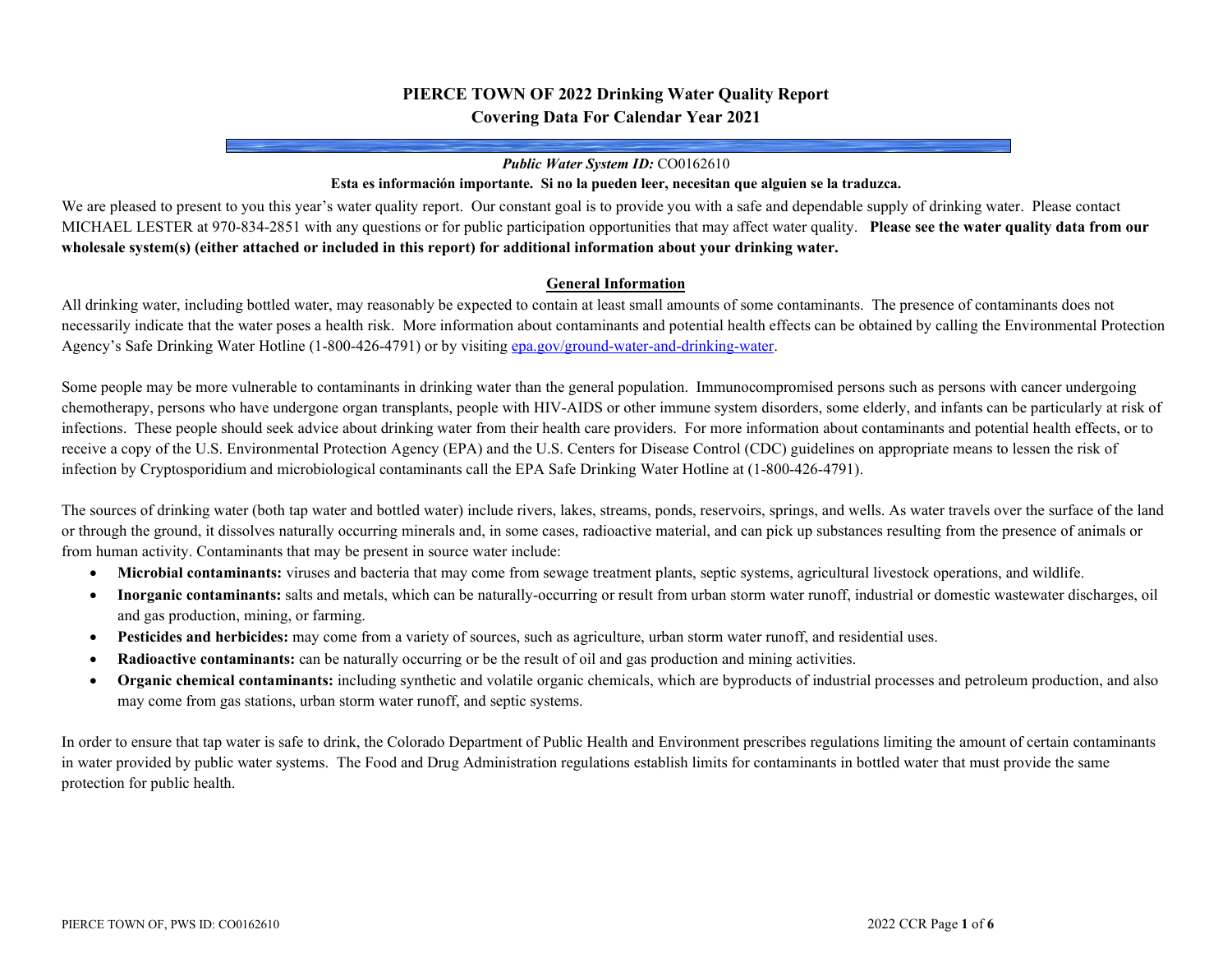## **Lead in Drinking Water**

If present, elevated levels of lead can cause serious health problems (especially for pregnant women and young children). It is possible that lead levels at your home may be higher than other homes in the community as a result of materials used in your home's plumbing. If you are concerned about lead in your water, you may wish to have your water tested. When your water has been sitting for several hours, you can minimize the potential for lead exposure by flushing your tap for 30 seconds to 2 minutes before using water for drinking or cooking. Additional information on lead in drinking water, testing methods, and steps you can take to minimize exposure is available from the Safe Drinking Water Hotline (1-800-426-4791) or a[t epa.gov/safewater/lead.](http://www.epa.gov/safewater/lead)

### **Source Water Assessment and Protection (SWAP)**

The Colorado Department of Public Health and Environment may have provided us with a Source Water Assessment Report for our water supply. For general information or to obtain a copy of the report please visit wordcompliance.com/ccr. The report is located under "Guidance: Source Water Assessment Reports". Search the table using 162610, PIERCE TOWN OF, or by contacting MICHAEL LESTER at 970-834-2851. The Source Water Assessment Report provides a screening-level evaluation of potential contamination that *could* occur. It *does not* mean that the contamination *has or will* occur. We can use this information to evaluate the need to improve our current water treatment capabilities and prepare for future contamination threats. This can help us ensure that quality finished water is delivered to your homes. In addition, the source water assessment results provide a starting point for developing a source water protection plan. Potential sources of contamination in our source water area are listed on the next page.

Please contact us to learn more about what you can do to help protect your drinking water sources, any questions about the Drinking Water Quality Report, to learn more about our system, or to attend scheduled public meetings. We want you, our valued customers, to be informed about the services we provide and the quality water we deliver to you every day.

## **Our Water Sources**

| <b>Sources (Water Type - Source Type)</b>                             | <b>Potential Source(s) of Contamination</b>                                         |
|-----------------------------------------------------------------------|-------------------------------------------------------------------------------------|
| PURCHASED FROM NWCWD 162553 SW (Surface Water-Consecutive Connection) | Commercial/Industrial/Transportation, Low Intensity Residential, Row Crops, Fallow, |
| MAIN STREET WELL MAIN WELL (Groundwater-Well)                         | Small Grains, Pasture / Hay, Oil / Gas Wells, Road Miles                            |

## **Terms and Abbreviations**

- **Maximum Contaminant Level (MCL)** − The highest level of a contaminant allowed in drinking water.
- **Treatment Technique (TT)** − A required process intended to reduce the level of a contaminant in drinking water.
- **Health-Based** − A violation of either a MCL or TT.
- **Non-Health-Based** − A violation that is not a MCL or TT.
- **Action Level (AL)** − The concentration of a contaminant which, if exceeded, triggers treatment and other regulatory requirements.
- Maximum Residual Disinfectant Level (MRDL) The highest level of a disinfectant allowed in drinking water. There is convincing evidence that addition of a disinfectant is necessary for control of microbial contaminants.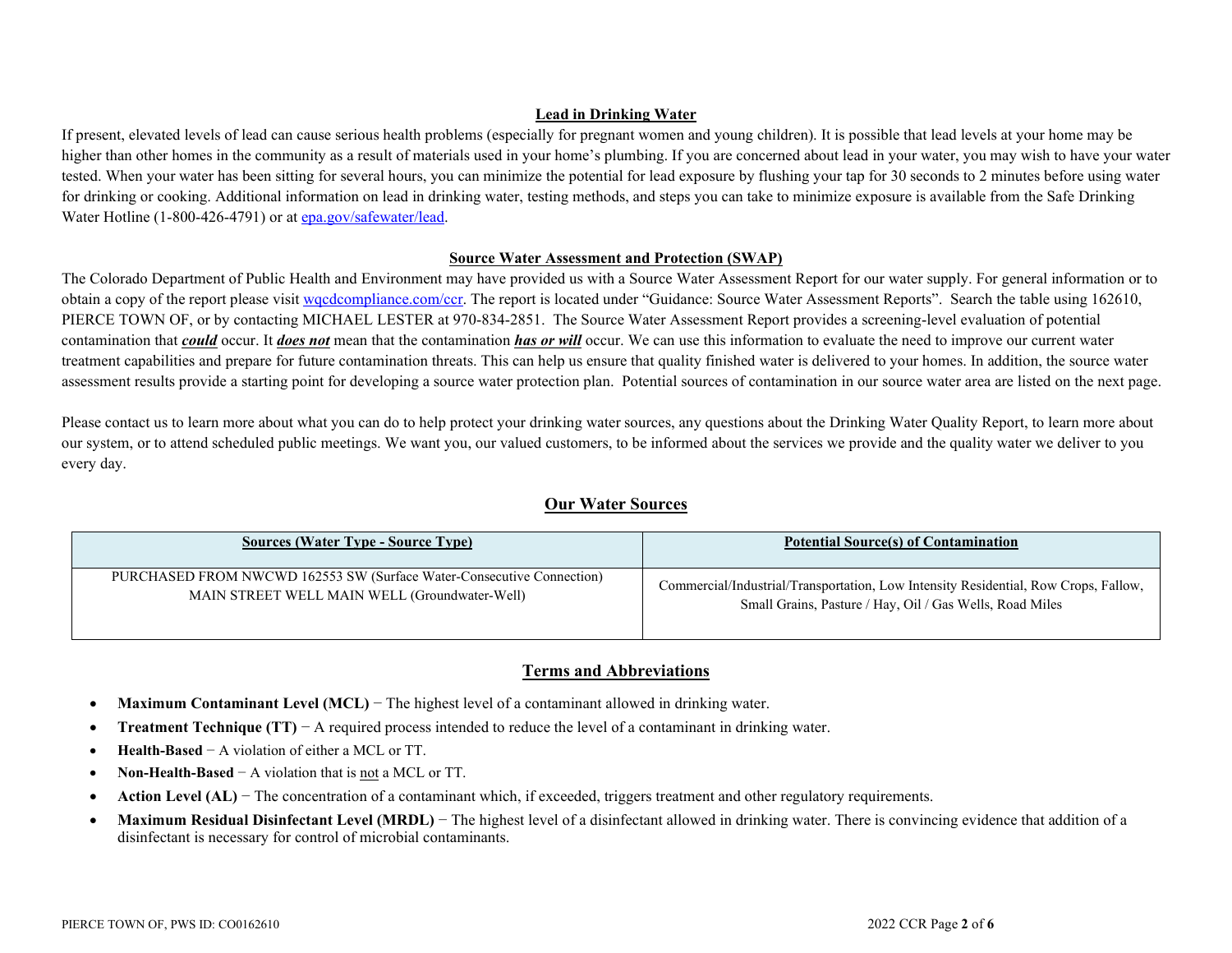- Maximum Contaminant Level Goal (MCLG) The level of a contaminant in drinking water below which there is no known or expected risk to health. MCLGs allow for a margin of safety.
- **Maximum Residual Disinfectant Level Goal (MRDLG)** − The level of a drinking water disinfectant, below which there is no known or expected risk to health. MRDLGs do not reflect the benefits of the use of disinfectants to control microbial contaminants.
- **Violation (No Abbreviation)** − Failure to meet a Colorado Primary Drinking Water Regulation.
- **Formal Enforcement Action (No Abbreviation)** − Escalated action taken by the State (due to the risk to public health, or number or severity of violations) to bring a non-compliant water system back into compliance.
- **Variance and Exemptions (V/E)** − Department permission not to meet a MCL or treatment technique under certain conditions.
- **Gross Alpha (No Abbreviation)** − Gross alpha particle activity compliance value. It includes radium-226, but excludes radon 222, and uranium.
- **Picocuries per liter (pCi/L)** − Measure of the radioactivity in water.
- **Nephelometric Turbidity Unit (NTU)** − Measure of the clarity or cloudiness of water. Turbidity in excess of 5 NTU is just noticeable to the typical person.
- **Compliance Value (No Abbreviation)** Single or calculated value used to determine if regulatory contaminant level (e.g. MCL) is met. Examples of calculated values are the 90th Percentile, Running Annual Average (RAA) and Locational Running Annual Average (LRAA).
- **Average (x-bar)** − Typical value.
- **Range (R)** − Lowest value to the highest value.
- **Sample Size (n)** − Number or count of values (i.e. number of water samples collected).
- **• Parts per million = Milligrams per liter (ppm = mg/L)** One part per million corresponds to one minute in two years or a single penny in \$10,000.
- **Parts per billion = Micrograms per liter (ppb = ug/L)** One part per billion corresponds to one minute in 2,000 years, or a single penny in \$10,000,000.
- **Not Applicable (N/A)** Does not apply or not available.
- **Level 1 Assessment** A study of the water system to identify potential problems and determine (if possible) why total coliform bacteria have been found in our water system.
- **Level 2 Assessment** A very detailed study of the water system to identify potential problems and determine (if possible) why an E. coli MCL violation has occurred and/or why total coliform bacteria have been found in our water system on multiple occasions.

### **Detected Contaminants**

PIERCE TOWN OF routinely monitors for contaminants in your drinking water according to Federal and State laws. The following table(s) show all detections found in the period of January 1 to December 31, 2021 unless otherwise noted. The State of Colorado requires us to monitor for certain contaminants less than once per year because the concentrations of these contaminants are not expected to vary significantly from year to year, or the system is not considered vulnerable to this type of contamination. Therefore, some of our data, though representative, may be more than one year old. Violations and Formal Enforcement Actions, if any, are reported in the next section of this report.

Note: Only detected contaminants sampled within the last 5 years appear in this report. If no tables appear in this section then no contaminants were detected in the last round of monitoring.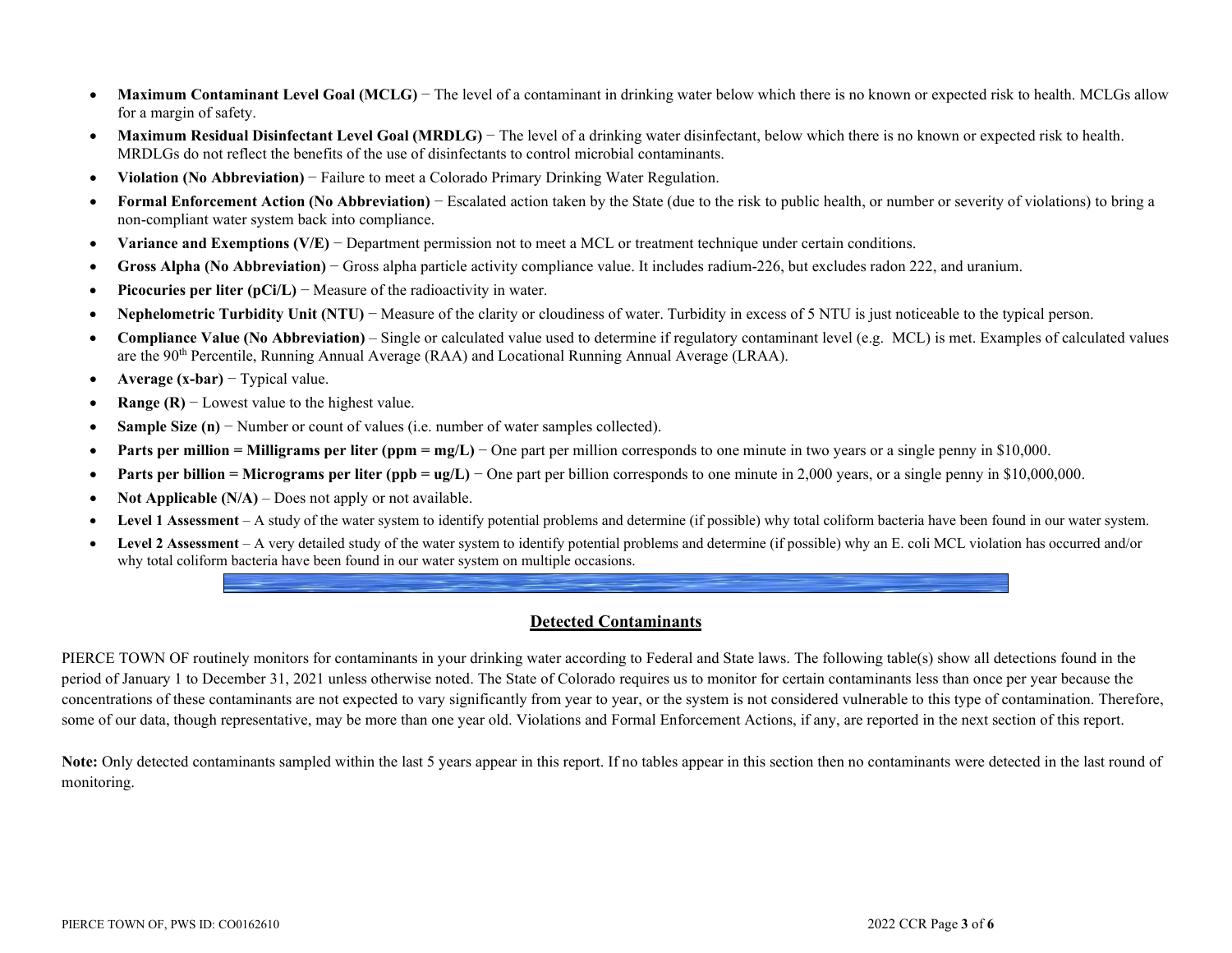| Disinfectants Sampled in the Distribution System<br><b>TT Requirement:</b> At least 95% of samples per period (month or quarter) must be at least 0.2 ppm <b>OR</b><br>If sample size is less than 40 no more than 1 sample is below $0.2$ ppm<br>Typical Sources: Water additive used to control microbes |                    |                                                                     |                                                                                             |                |           |  |  |  |  |  |
|------------------------------------------------------------------------------------------------------------------------------------------------------------------------------------------------------------------------------------------------------------------------------------------------------------|--------------------|---------------------------------------------------------------------|---------------------------------------------------------------------------------------------|----------------|-----------|--|--|--|--|--|
| <b>Disinfectant</b><br><b>Name</b>                                                                                                                                                                                                                                                                         | <b>Time Period</b> | <b>Results</b>                                                      | <b>TT</b><br><b>Number of Samples Below Level</b><br><b>Sample Size</b><br><b>Violation</b> |                |           |  |  |  |  |  |
| Chlorine                                                                                                                                                                                                                                                                                                   | December, 2021     | Lowest period percentage of samples meeting<br>TT requirement: 100% |                                                                                             | N <sub>0</sub> | $4.0$ ppm |  |  |  |  |  |

| Lead and Copper Sampled in the Distribution System |                               |                             |                       |                           |                                      |                                    |                                                 |                                                                            |
|----------------------------------------------------|-------------------------------|-----------------------------|-----------------------|---------------------------|--------------------------------------|------------------------------------|-------------------------------------------------|----------------------------------------------------------------------------|
| <b>Contaminant Name</b>                            | <b>Time Period</b>            | 90 <sup>th</sup> Percentile | Sample<br><b>Size</b> | Unit of<br><b>Measure</b> | 90 <sup>th</sup><br>Percentile<br>AL | Sample<br><b>Sites</b><br>Above AL | 90 <sup>th</sup> Percentile<br>AL<br>Exceedance | <b>Typical Sources</b>                                                     |
| Copper                                             | $06/30/2021$ to<br>07/21/2021 | 0.33                        | 10                    | ppm                       | 1.3                                  | $\theta$                           | No                                              | Corrosion of household<br>plumbing systems; Erosion of<br>natural deposits |
| Lead                                               | $06/30/2021$ to<br>07/21/2021 |                             | 10                    | ppb                       | 15                                   | $\theta$                           | N <sub>o</sub>                                  | Corrosion of household<br>plumbing systems; Erosion of<br>natural deposits |

| Disinfection Byproducts Sampled in the Distribution System |      |         |                       |                              |                           |            |             |                      |                                             |
|------------------------------------------------------------|------|---------|-----------------------|------------------------------|---------------------------|------------|-------------|----------------------|---------------------------------------------|
| <b>Name</b>                                                | Year | Average | Range<br>$Low - High$ | <b>Sample</b><br><b>Size</b> | Unit of<br><b>Measure</b> | <b>MCL</b> | <b>MCLG</b> | <b>MCL Violation</b> | <b>Typical Sources</b>                      |
| Total Haloacetic Acids<br>(HAA5)                           | 2021 | 27.82   | 24 to 31.7            |                              | ppb                       | 60         | N/A         | No                   | Byproduct of drinking water<br>disinfection |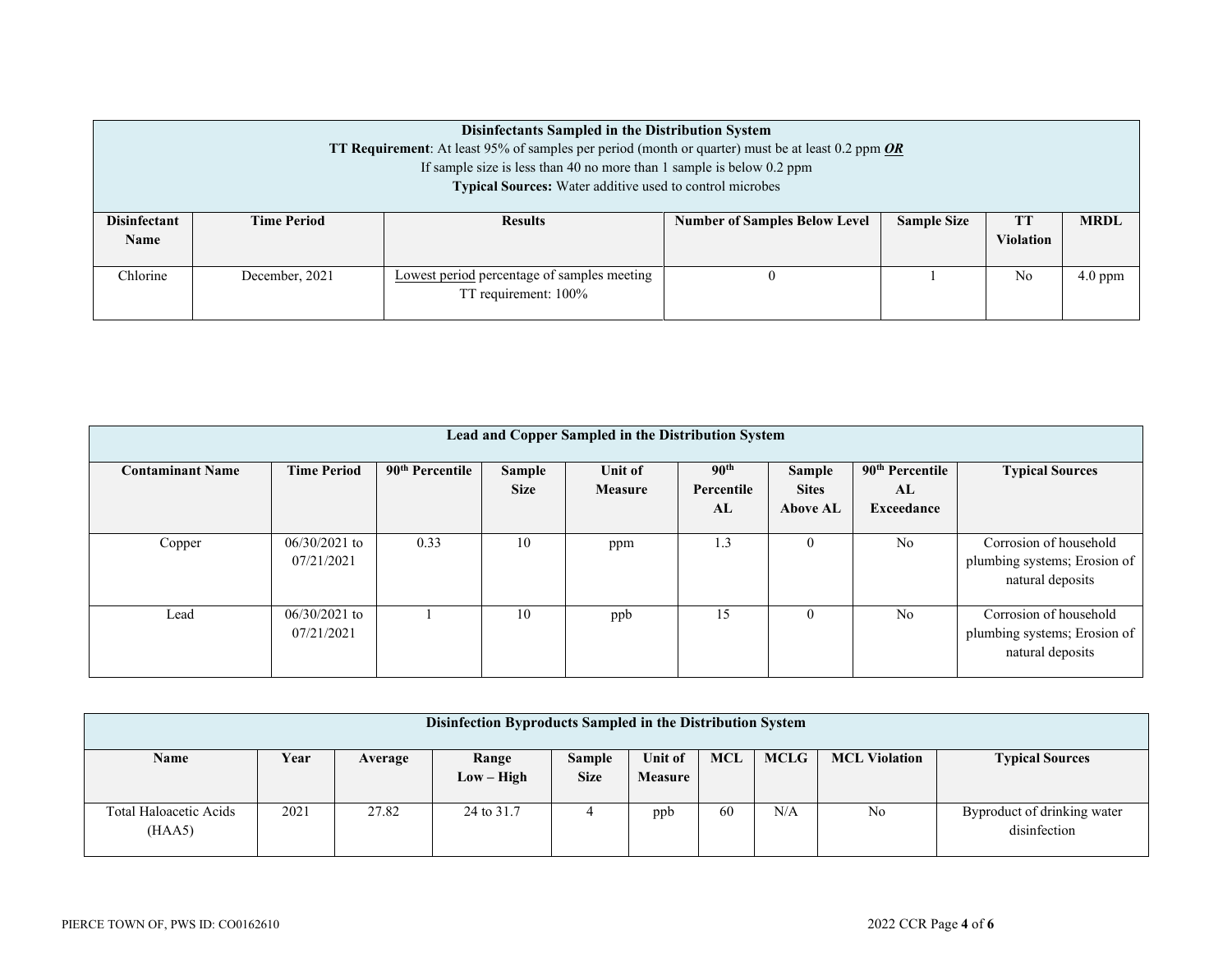| Disinfection Byproducts Sampled in the Distribution System |      |         |                       |                              |                           |     |             |                      |                                             |
|------------------------------------------------------------|------|---------|-----------------------|------------------------------|---------------------------|-----|-------------|----------------------|---------------------------------------------|
| Name                                                       | Year | Average | Range<br>$Low - High$ | <b>Sample</b><br><b>Size</b> | Unit of<br><b>Measure</b> | MCL | <b>MCLG</b> | <b>MCL Violation</b> | <b>Typical Sources</b>                      |
| <b>Total Trihalomethanes</b><br>(TTHM)                     | 2021 | 43.7    | 31.7 to 56.8          | 4                            | ppb                       | 80  | N/A         | No                   | Byproduct of drinking water<br>disinfection |